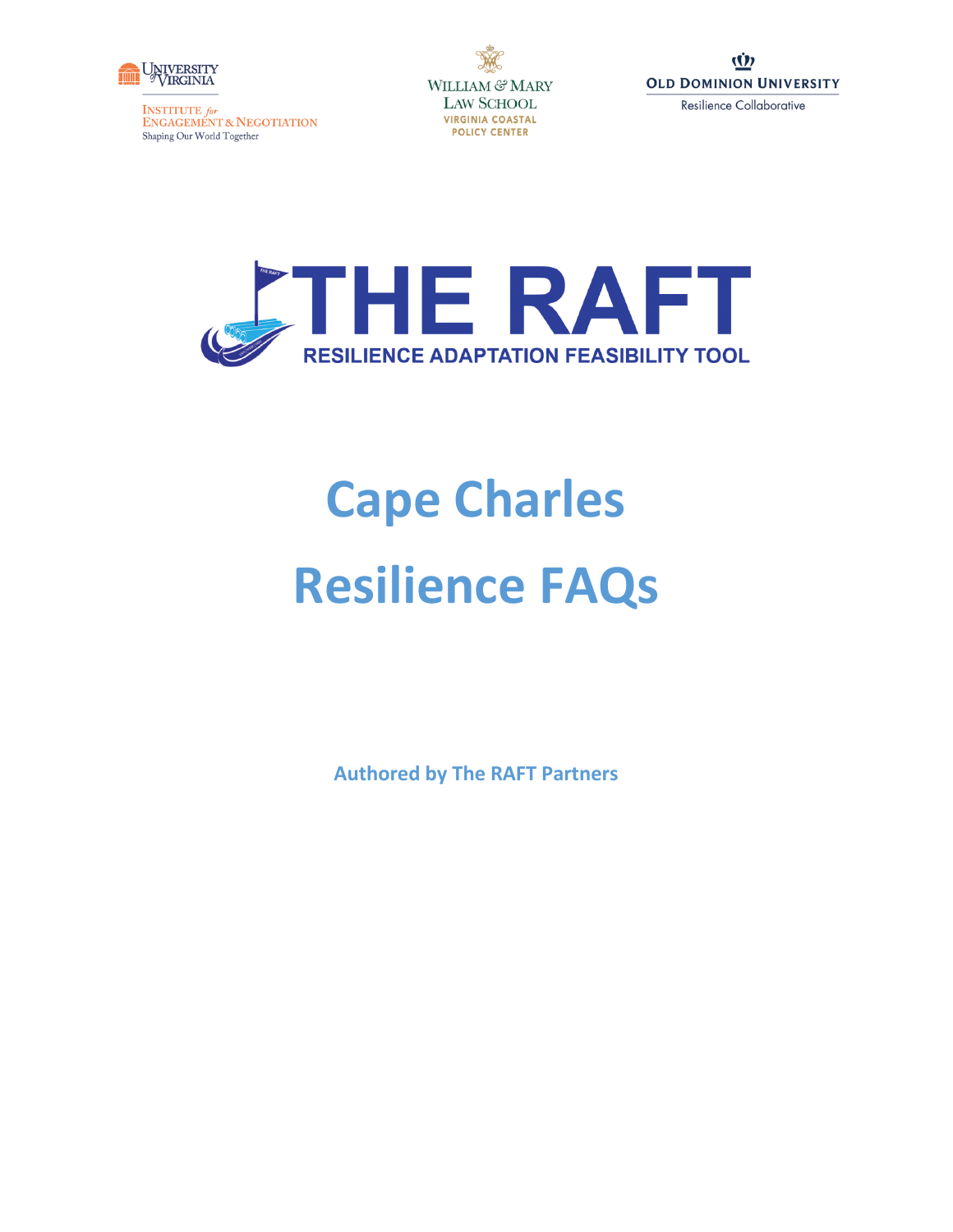

**WILLIAM & MARY LAW SCHOOL VIRGINIA COASTAL POLICY CENTER** 

# **Acknowledgment of Funders**

We thank the following funders for their support in bringing The RAFT to seven localities on Virginia's Eastern Shore.

This Scorecard, Task #92.03 was funded, in part, by the Virginia Coastal Zone Management Program at the Department of Environmental Quality through Grant #NA17NOS4190152 of the U.S. Department of Commerce, National Oceanic and Atmospheric Administration, under the Coastal Zone Management Act of 1972, as amended. The views expressed herein are those of the authors and do not necessarily reflect the views of the U.S. Department of Commerce, NOAA, or any of its sub agencies.



Anonymous

## **We are grateful to these funders for supporting other aspects of The RAFT:**

The National Fish and Wildlife Foundation funded the initial launch of The RAFT.

## **Other institutions that have provided support include:**

Environmental Resilience Institute at the University of Virginia School of Architecture at the University of Virginia Virginia Environmental Endowment Virginia Sea Grant Climate Adaptation and Resilience Program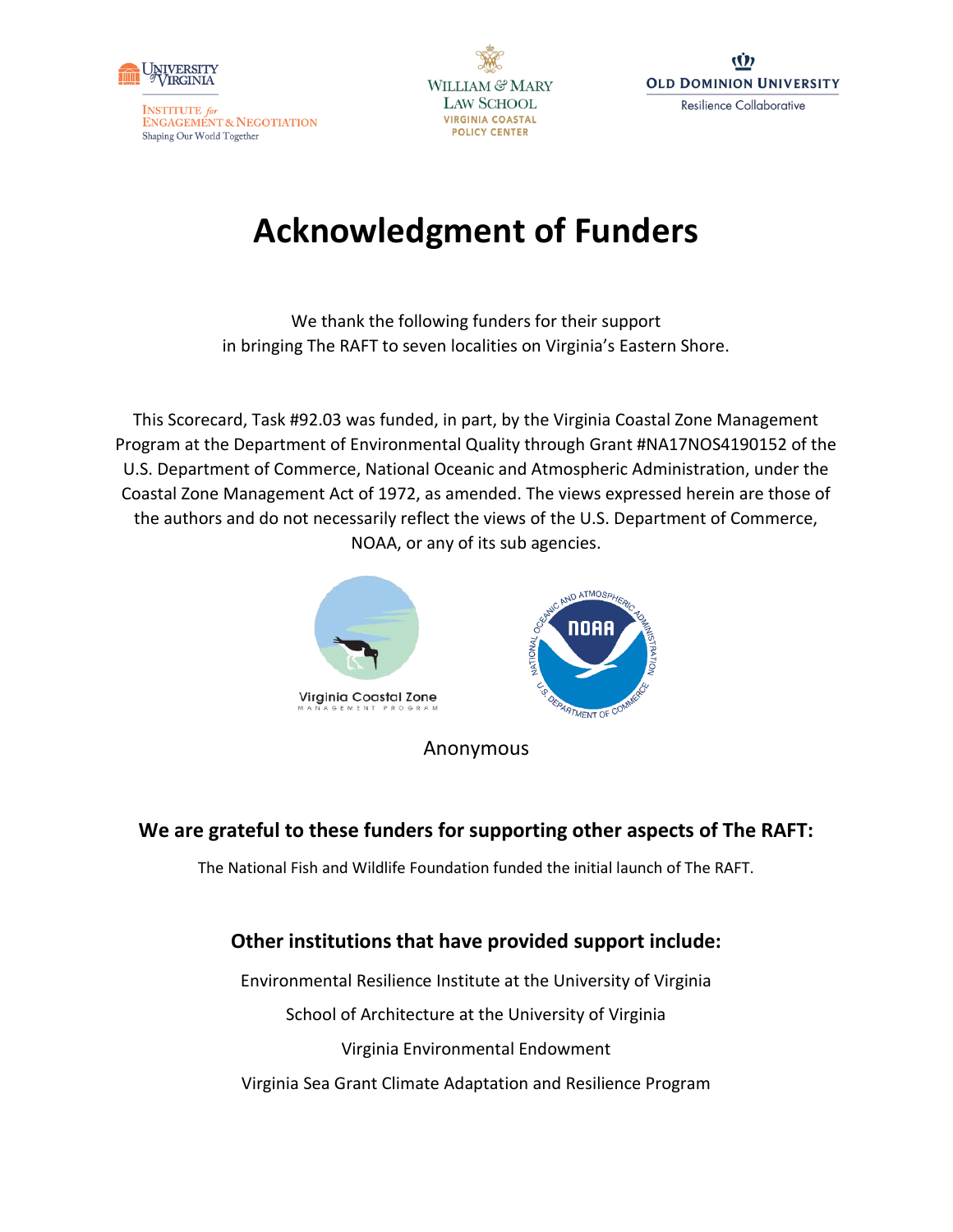# **CAPE CHARLES RESILIENCE FAQ**

#### WHAT IS A RESILIENT COMMUNITY?

Community resilience is the capacity of a community to respond to, withstand and recover from both acute and chronic adverse situations. The goal of resilience is a vibrant, thriving community. Cape Charles faces an increasing risk of coastal hazards, risks to life and property due to flooding, high wind and shoreline erosion. To build coastal resilience, Cape Charles needs to understand its vulnerability to coastal hazards, reduce the risks where possible and be prepared to respond to severe weather.

Communities that work toward resilience are better able to function and maintain their viability in the aftermath of a severe weather event. Resilience planning can prevent loss of life and injury, reduce property damage, reduce business interruption, lower disaster recovery costs, protect cultural and historic assets, and reduce environmental damage. As part of building resilience, communities also may address existing chronic adverse conditions, improving quality of life every day.

### HOW VULNERABLE IS CAPE CHARLES TO PRESENT AND FUTURE STORM IMPACTS?

The Eastern Shore Hazard Mitigation Plan used a state of the art tool (HAZUS) to estimate damages to Cape Charles due to wind, coastal erosion, coastal flooding and stormwater flooding. The worst-case scenario for the Town is a storm that causes storm surge and pushes water into the town. All of southeastern Virginia is experiencing the highest rate of sea level rise on the east coast. Higher sea levels will increase coastal erosion and flooding in the future. Potential for inundation, flooding and shoreline change can be explored at <http://maps.coastalresilience.org/virginia/>

### HOW WILL I KNOW IF MY HOME\STREET IS VULNERABLE?

All coastal areas are susceptible to flooding, therefore flood insurance is recommended for all properties in coastal Virginia. However, FEMA has mapped areas that are predicted to have a higher probability of flood. The Virginia Flood Risk Information System, which can be accessed at http://cmap2.vims.edu/VaFloodRisk/vfris2.html, has a tool that allows you to look up your address and displays the FEMA determined areas at higher risk of flood. (A home in the 1% area has a 26% chance of being flooded during a 30-year mortgage.)